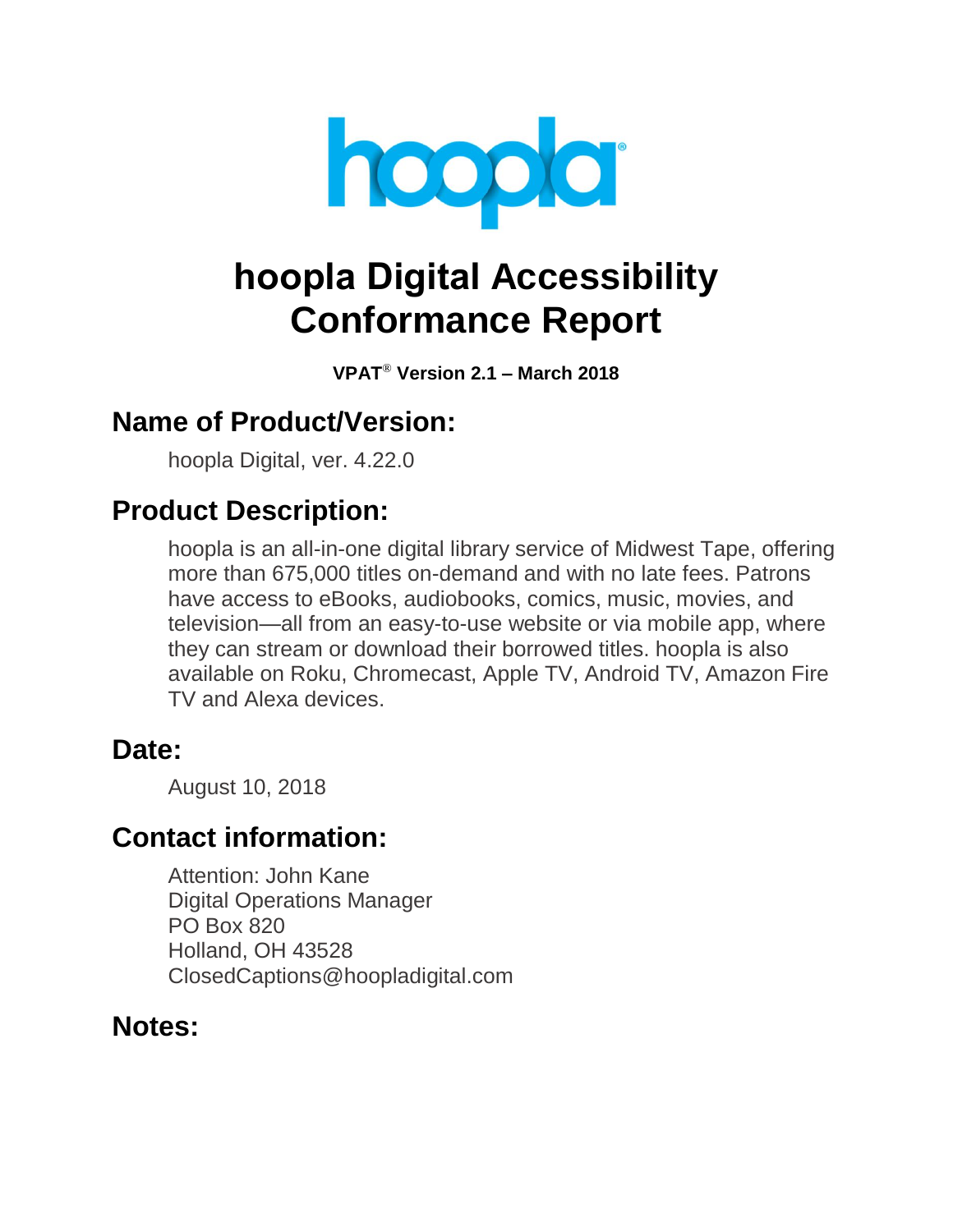### **Evaluation Methods Used:**

Site evaluated using WAVE and Axe automated evaluation tools, JAWS screen reader with IE, and NVDA screen reader with Firefox, as well as manual and visual tests where appropriate.

## **Applicable Standards/Guidelines:**

WCAG 2.0 Level A and AA.

This report covers the degree of conformance for the following accessibility standard/guidelines:

| <b>Standard/Guideline</b>                                                                                                                                                                                                                  | Included In<br><b>Report</b>                     |
|--------------------------------------------------------------------------------------------------------------------------------------------------------------------------------------------------------------------------------------------|--------------------------------------------------|
| Web Content Accessibility Guidelines 2.0, at                                                                                                                                                                                               | Level A - Yes                                    |
| http://www.w3.org/TR/2008/REC-WCAG20-20081211/                                                                                                                                                                                             | Level AA - Yes                                   |
|                                                                                                                                                                                                                                            | Level AAA - No                                   |
| Revised Section 508 standards as published by the U.S.<br>Access Board in the Federal Register on January 18, 2017<br>Corrections to the ICT Final Rule as published by the US<br>Access Board in the Federal Register on January 22, 2018 | Yes (incorporated in WCAG<br>report as Criteria) |
| EN 301 549 Accessibility requirements suitable for public<br>procurement of ICT products and services in Europe, - V1.1.2<br>(2015-04) at http://mandate376.standards.eu/standard                                                          | No.                                              |

## **Terms**

The terms used in the Conformance Level information are defined as follows:

- **Supports**: The functionality of the product has at least one method that meets the criterion without known defects or meets with equivalent facilitation.
- **Supports with Exceptions**: Some functionality of the product does not meet the criterion.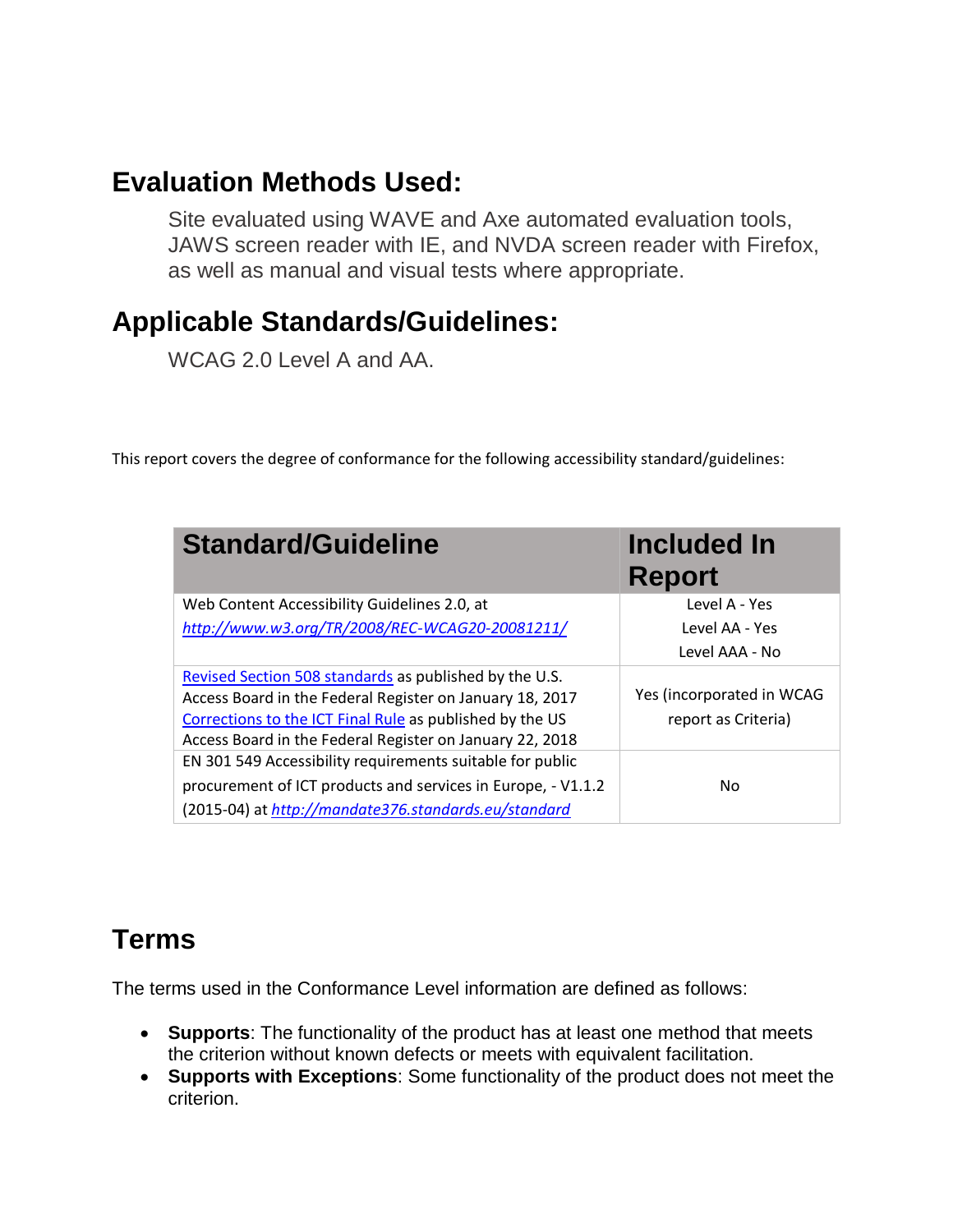- **Does Not Support**: The majority of product functionality does not meet the criterion.
- **Not Applicable**: The criterion is not relevant to the product.
- **Not Evaluated**: The product has not been evaluated against the criterion. This can be used only in WCAG 2.0 Level AAA.

## **WCAG 2.0 Report**

Note: When reporting on conformance with the WCAG 2.0 Success Criteria, they are scoped for full pages, complete processes, and accessibility-supported ways of using technology as documented in the [WCAG 2.0 Conformance Requirements.](https://www.w3.org/TR/WCAG20/#conformance-reqs)

#### **Table 1: Success Criteria, Level A**

Notes:

| <b>Criteria</b>                                                                                                               | <b>Conformance</b><br>Level | <b>Remarks and Explanations</b>                                                                                                                                                                                                      |
|-------------------------------------------------------------------------------------------------------------------------------|-----------------------------|--------------------------------------------------------------------------------------------------------------------------------------------------------------------------------------------------------------------------------------|
| <b>Non-text Content</b> (Level A)<br>1.1.1<br>Also applies to:<br>2017 Section 508<br>501 (Web)                               | Web: Supports               | Web: The Hoopla website provides<br>alt text for the covers of any content<br>which includes text. Any user can<br>read this alt text, either visually or<br>via screen reader and can<br>understand what the content<br>references. |
| 1.2.1 Audio-only and Video-only (Prerecorded) Web: Does Not<br>(Level A)<br>Also applies to:<br>2017 Section 508<br>501 (Web) | Support                     | Web: All Hoopla audio and video<br>content is provided by 3 <sup>rd</sup> party<br>vendors who do not provide<br>transcripts.                                                                                                        |
| 1.2.2 Captions (Prerecorded) (Level A)<br>Also applies to:<br>2017 Section 508<br>501 (Web)                                   | Web: Supports               | Web: All Hoopla video content is<br>provided by 3 <sup>rd</sup> party vendors. Most<br>of the videos contain a captioning<br>option. Most foreign films (non-<br>English content) contain sub-titles.                                |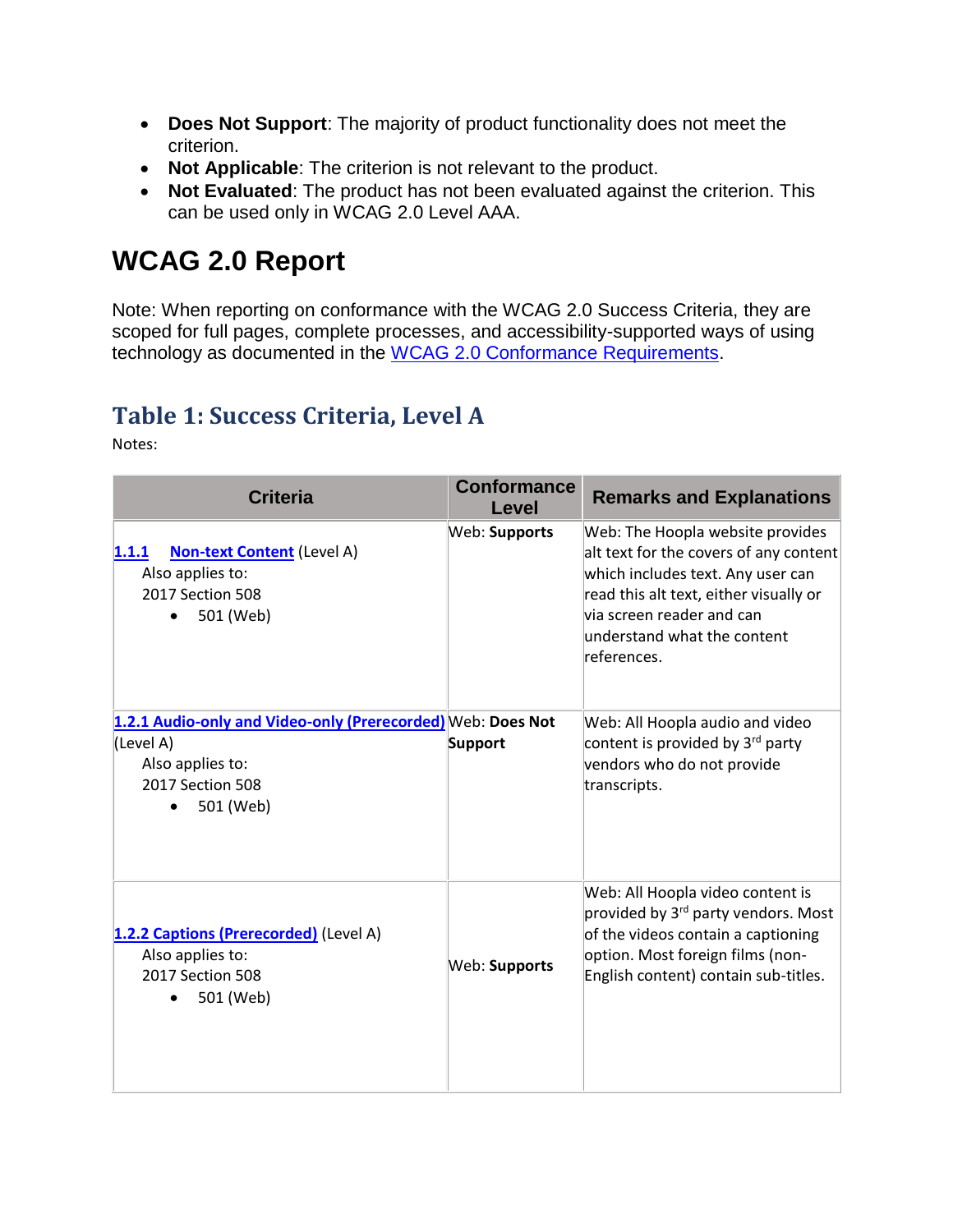| <b>Criteria</b>                                                                                                                           | <b>Conformance</b><br><b>Level</b> | <b>Remarks and Explanations</b>                                                                                                                                                                                                                                                                                                                                                                                                                                                                                                                      |
|-------------------------------------------------------------------------------------------------------------------------------------------|------------------------------------|------------------------------------------------------------------------------------------------------------------------------------------------------------------------------------------------------------------------------------------------------------------------------------------------------------------------------------------------------------------------------------------------------------------------------------------------------------------------------------------------------------------------------------------------------|
| 1.2.3 Audio Description or Media Alternative<br>(Prerecorded) (Level A)<br>Also applies to:<br>2017 Section 508<br>501 (Web)<br>$\bullet$ | Web: Does Not<br><b>Support</b>    | Web: All Hoopla video content is<br>provided by 3 <sup>rd</sup> party vendors who<br>may not provide audio description<br>or other media alternatives.                                                                                                                                                                                                                                                                                                                                                                                               |
| 1.3.1 Info and Relationships (Level A)<br>Also applies to:<br>2017 Section 508<br>501 (Web)<br>$\bullet$                                  | Web: Supports<br>with Exceptions   | Web: Most information and<br>relationships on the website are<br>reported to screen readers in a<br>parallel way to their visual<br>representation.<br>There are a couple of notable<br>exceptions which are being<br>addressed in future releases.<br>Sign-on modal should appear after<br>site banner and footer when an<br>error has been generated.<br>Username and password should<br>remain in the site header.<br>Error messages should display next<br>to each text field.<br>Each section on Help page should be<br>under the relative tab. |
| 1.3.2 Meaningful Sequence (Level A)<br>Also applies to:<br>2017 Section 508<br>501 (Web)                                                  | Web: Supports<br>with Exceptions   | Web: Most pages are constructed<br>with adequate and logical<br>information flows, including correct<br>heading structures.<br>Occasionally there are gaps in<br>heading hierarchy. These instances<br>are in the Hoopla development<br>cycle for remediation.                                                                                                                                                                                                                                                                                       |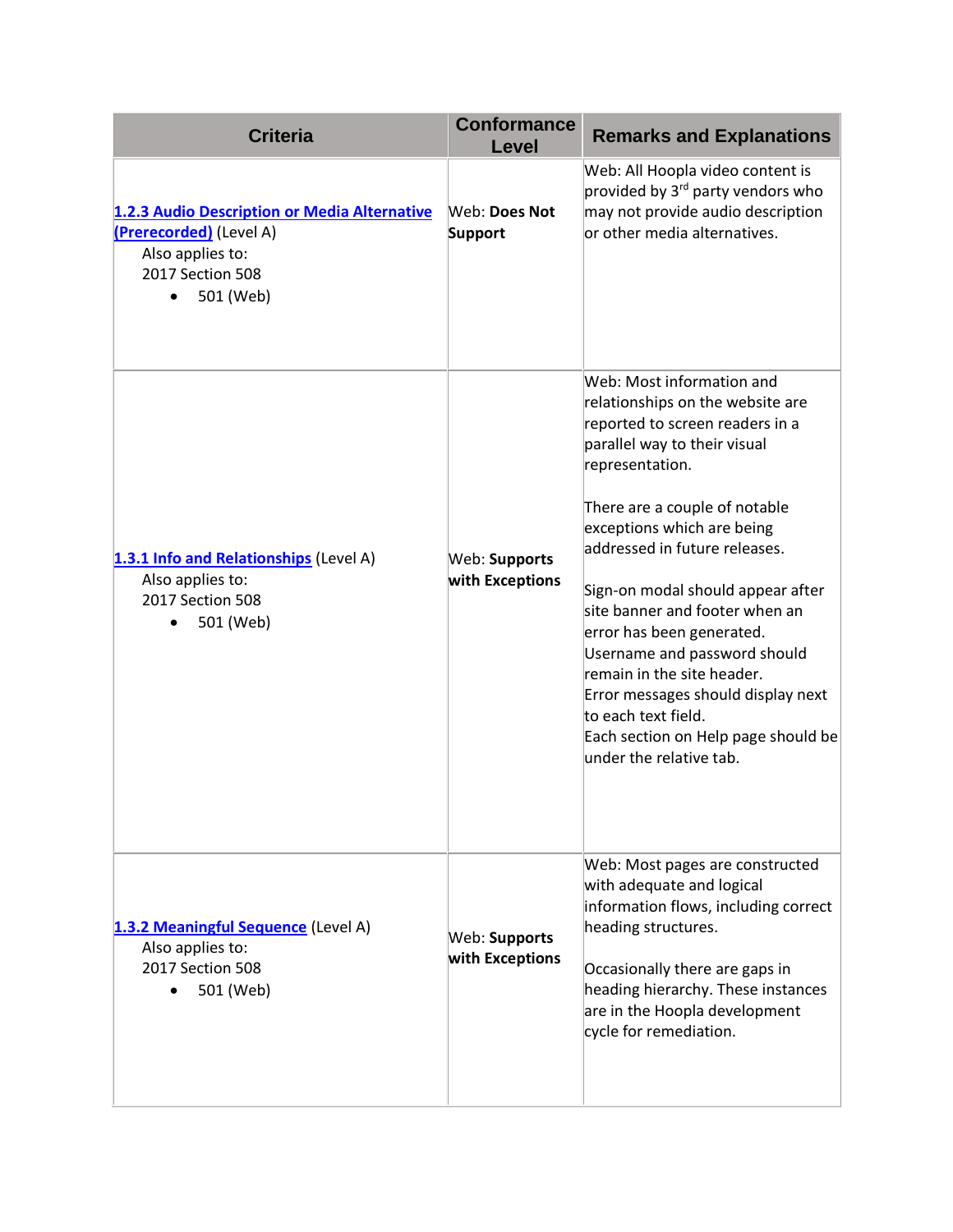| <b>Criteria</b>                                                                                     | <b>Conformance</b><br><b>Level</b> | <b>Remarks and Explanations</b>                                                                                                                                                                                                                                                                                               |
|-----------------------------------------------------------------------------------------------------|------------------------------------|-------------------------------------------------------------------------------------------------------------------------------------------------------------------------------------------------------------------------------------------------------------------------------------------------------------------------------|
| 1.3.3 Sensory Characteristics (Level A)<br>Also applies to:<br>2017 Section 508<br>501 (Web)        | Web: Supports                      | Web: No section or element of the<br>website relies solely on a sensory<br>characteristic for complete use.                                                                                                                                                                                                                   |
| 1.4.1 Use of Color (Level A)<br>Also applies to:<br>2017 Section 508<br>501 (Web)<br>$\bullet$      | Web: Supports                      | Web: Entire site is designed so that<br>color alone is not used to convey<br>purpose or information.                                                                                                                                                                                                                          |
| 1.4.2 Audio Control (Level A)<br>Also applies to:<br>2017 Section 508<br>501 (Web)<br>$\bullet$     | Web: Supports                      | Web: All audio controls are<br>operable by user to either pause,<br>stop or regulate the sound level.                                                                                                                                                                                                                         |
| 2.1.1 Keyboard (Level A)<br>Also applies to:<br>2017 Section 508<br>501 (Web)                       | Web: Supports<br>with Exceptions   | Web: Most elements are<br>constructed so that a keyboard-only<br>user can navigate through the site<br>and activate appropriate elements.<br>Exceptions to this pattern are the<br>Borrow and Favorite elements<br>which are necessary for full site<br>usability.<br>Borrow and Favorite buttons are<br>mouse-only operable. |
| 2.1.2 No Keyboard Trap (Level A)<br>Also applies to:<br>2017 Section 508<br>501 (Web)<br>$\bullet$  | Web: Supports                      | Web: There are no keyboard traps<br>found in the website.                                                                                                                                                                                                                                                                     |
| 2.2.1 Timing Adjustable (Level A)<br>Also applies to:<br>2017 Section 508<br>501 (Web)<br>$\bullet$ | Web: Supports                      | Web: Site does not have built in<br>time limits.                                                                                                                                                                                                                                                                              |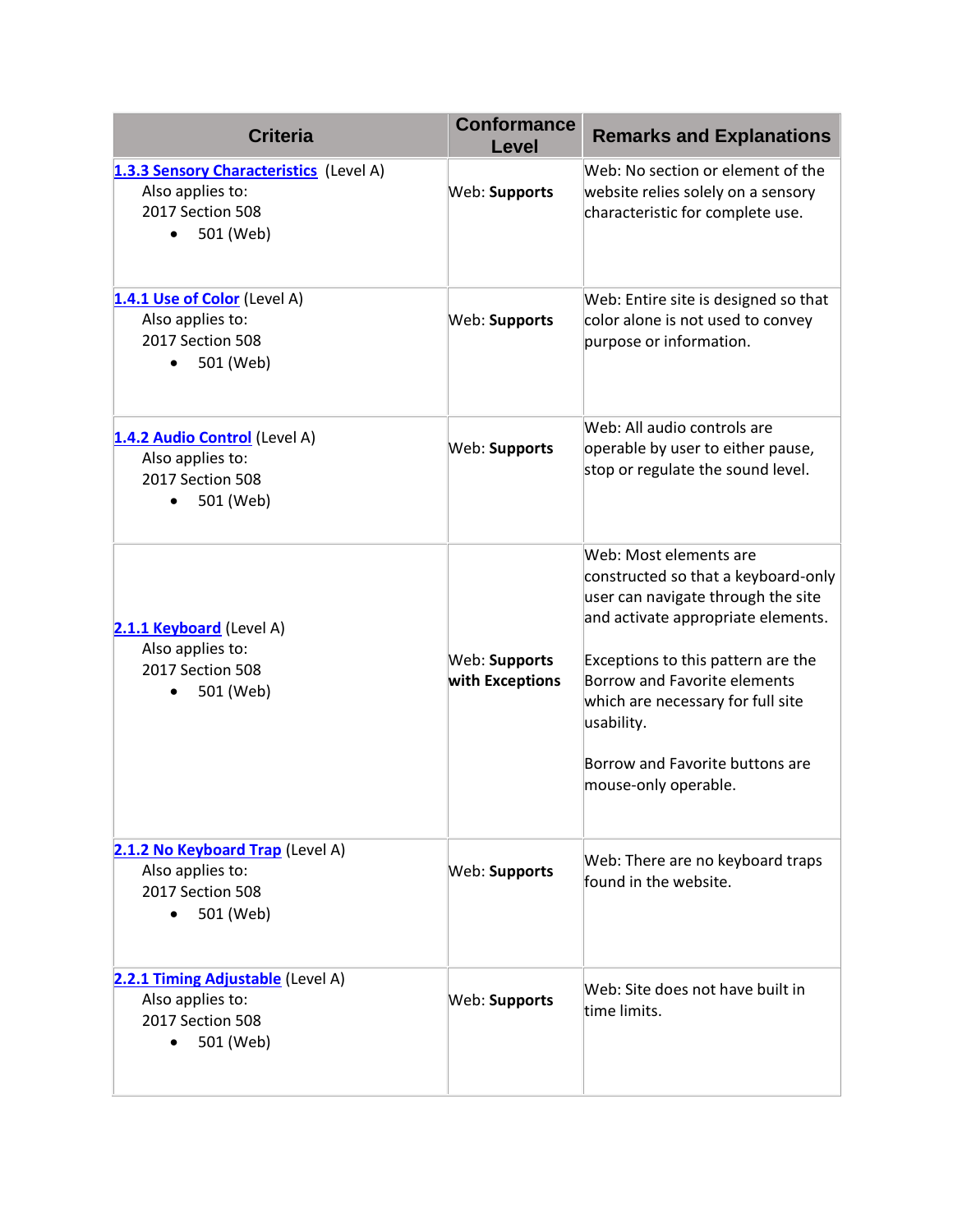| <b>Criteria</b>                                                                                          | <b>Conformance</b><br><b>Level</b> | <b>Remarks and Explanations</b>                                                                                                                                                                                                                                                                                               |
|----------------------------------------------------------------------------------------------------------|------------------------------------|-------------------------------------------------------------------------------------------------------------------------------------------------------------------------------------------------------------------------------------------------------------------------------------------------------------------------------|
| 2.2.2 Pause, Stop, Hide (Level A)<br>Also applies to:<br>2017 Section 508<br>501 (Web)<br>$\bullet$      | Web: Supports                      | Web: There are no elements which<br>move, blink, scroll or update where<br>user needs to pause or stop them.<br>The carousels which display selected<br>content would benefit some users if<br>they could be paused but this is not<br>a violation of the guideline.                                                          |
| 2.3.1 Three Flashes or Below Threshold (Level<br>A)<br>Also applies to:<br>2017 Section 508<br>501 (Web) | Web: Supports                      | Web: No flashing sections on any of<br>Hoopla pages.                                                                                                                                                                                                                                                                          |
| <b>Bypass Blocks</b> (Level A)<br>2.4.1<br>Also applies to:<br>2017 Section 508<br>501 (Web)             | Web: Does Not<br>Support           | Web: Skip links are not available to<br>allow user to move directly to page<br>content.<br>Adding them is in the Hoopla<br>development cycle for remediation.                                                                                                                                                                 |
| 2.4.2 Page Titled (Level A)<br>Also applies to:<br>2017 Section 508<br>501 (Web)                         | Web: Supports                      | Web: All pages have distinct and<br>descriptive titles.                                                                                                                                                                                                                                                                       |
| 2.4.3 Focus Order (Level A)<br>Also applies to:<br>2017 Section 508<br>501 (Web)<br>$\bullet$            | Web: Supports<br>with Exceptions   | Web: Pages can all be navigated<br>sequentially. Focus order preserves<br>meaning.<br>Filter section contains multiple sub-<br>categories which can all be<br>keyboard navigated, but which are<br>navigable in reverse visual order.<br>This can be confusing for anyone,<br>including those with cognitive<br>disabilities. |
| 2.4.4 Link Purpose (In Context) (Level A)<br>Also applies to:                                            | Web: Supports                      | Web: Link text is designed to<br>provide unique information that                                                                                                                                                                                                                                                              |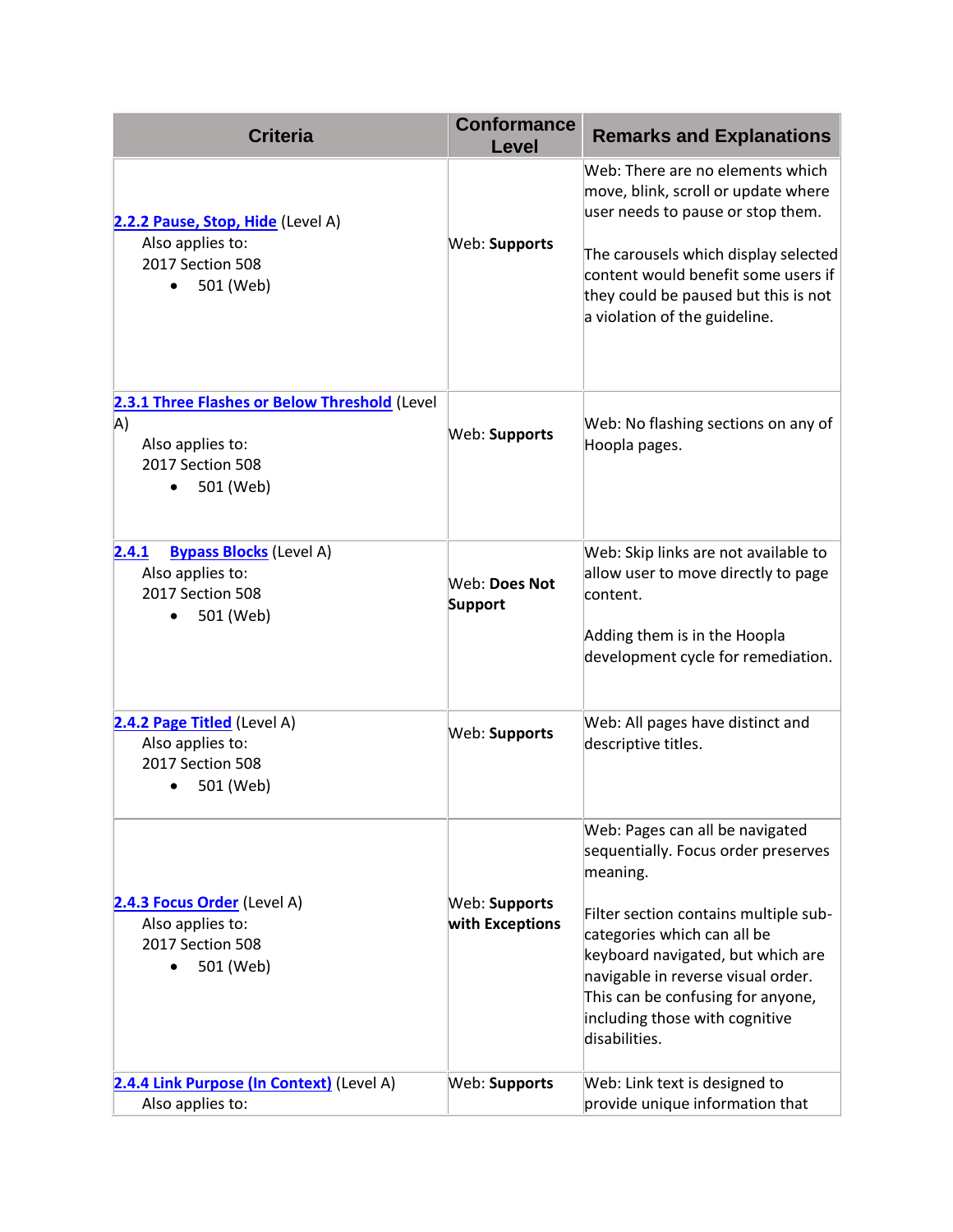| <b>Criteria</b>                                                                                    | <b>Conformance</b><br>Level      | <b>Remarks and Explanations</b>                                                                                                                                                                                                                                                                                                                                                                                                                                                                                                                                                                                                                                                                       |
|----------------------------------------------------------------------------------------------------|----------------------------------|-------------------------------------------------------------------------------------------------------------------------------------------------------------------------------------------------------------------------------------------------------------------------------------------------------------------------------------------------------------------------------------------------------------------------------------------------------------------------------------------------------------------------------------------------------------------------------------------------------------------------------------------------------------------------------------------------------|
| 2017 Section 508<br>501 (Web)                                                                      |                                  | allows user to determine what<br>content will be available when<br>clicking the link.                                                                                                                                                                                                                                                                                                                                                                                                                                                                                                                                                                                                                 |
| 3.1.1 Language of Page (Level A)<br>Also applies to:<br>2017 Section 508<br>501 (Web)<br>$\bullet$ | Web: Supports                    | Web: All pages have a lang="en"<br>attribute                                                                                                                                                                                                                                                                                                                                                                                                                                                                                                                                                                                                                                                          |
| 3.2.1 On Focus (Level A)<br>Also applies to:<br>2017 Section 508<br>501 (Web)                      | Web: Supports                    | Web: Most of the page elements,<br>when receiving focus, are can then<br>be implemented or not, per user<br>choice.                                                                                                                                                                                                                                                                                                                                                                                                                                                                                                                                                                                   |
| 3.2.2 On Input (Level A)<br>Also applies to:<br>2017 Section 508<br>501 (Web)                      | Web: Supports<br>with Exceptions | Web: When user changes the<br>setting of any interface component<br>there is not an automatic change in<br>context.<br>Exception is the Search text field.<br>Auto-complete begins to fill in the<br>search box when user begins to<br>type. Results appear beneath the<br>search box replacing the current<br>content on the page. This can be<br>confusing for people with cognitive<br>disabilities as well as for those<br>relying on the page to persist in its<br>previous configuration.<br>Design group is considering if the<br>auto-complete search feature<br>should be redesigned so that a User<br>must completely input the request<br>and then trigger a results list<br>purposefully. |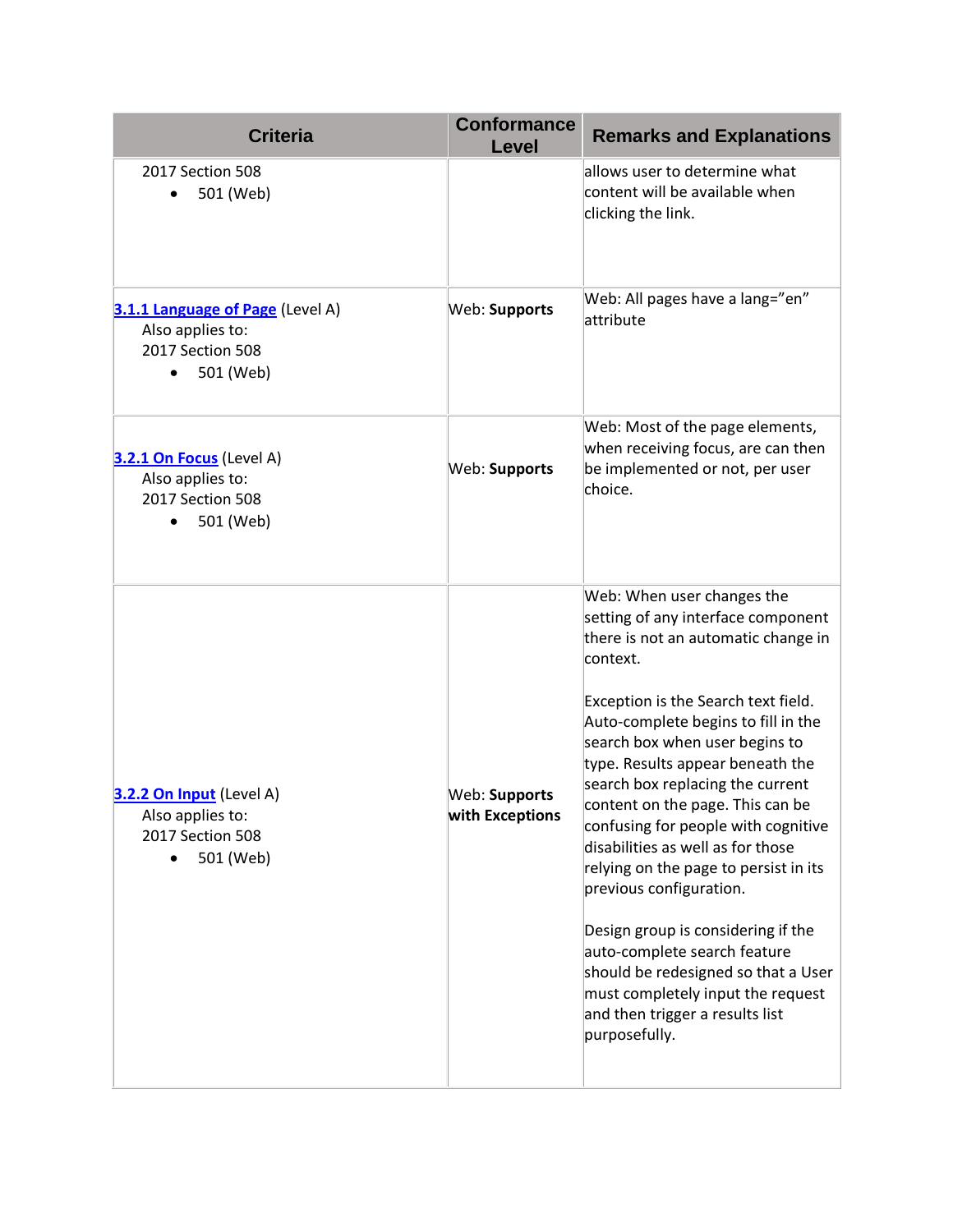| <b>Criteria</b>                                                                                               | <b>Conformance</b><br><b>Level</b> | <b>Remarks and Explanations</b>                                                                                                                                                                                                            |
|---------------------------------------------------------------------------------------------------------------|------------------------------------|--------------------------------------------------------------------------------------------------------------------------------------------------------------------------------------------------------------------------------------------|
| <b>3.3.1 Error Identification</b> (Level A)<br>Also applies to:<br>2017 Section 508<br>501 (Web)<br>$\bullet$ | Web: Supports                      | Web: "Create New Account" wizard<br>error generation is the primary<br>input section where errors can<br>occur. This was tested and passed.                                                                                                |
| 3.3.2 Labels or Instructions (Level A)<br>Also applies to:<br>2017 Section 508<br>501 (Web)<br>$\bullet$      | Web: Supports<br>with Exceptions   | Web: Some form fields are still<br>missing labels with unique IDs.                                                                                                                                                                         |
| 4.1.1 Parsing (Level A)<br>Also applies to:<br>2017 Section 508<br>501 (Web)<br>$\bullet$                     | Web: Supports<br>with Exceptions   | Web: Work is ongoing to ensure<br>that all IDs are unique. Remediation<br>is ongoing.<br>New development is being<br>implemented with increased vigor in<br>this area.                                                                     |
| 4.1.2 Name, Role, Value (Level A)<br>Also applies to:<br>2017 Section 508<br>501 (Web)<br>$\bullet$           | Web: Supports<br>with Exceptions   | Web: Work is ongoing to ensure<br>that custom controls using <div><br/>and <span> also include correct<br/>roles.<br/>Remediation is ongoing. New<br/>development is being implemented<br/>with increased vigor in this area.</span></div> |

## **Table 2: Success Criteria, Level AA**

Notes:

| <b>Criteria</b>                  | <b>Conformance</b><br>Level | <b>Remarks and Explanations</b> |
|----------------------------------|-----------------------------|---------------------------------|
| 1.2.4 Captions (Live) (Level AA) | lWeb:                       | Web: Hoopla hosts pre-recorded, |
| Also applies to:                 | Not applicable              | not live, content.              |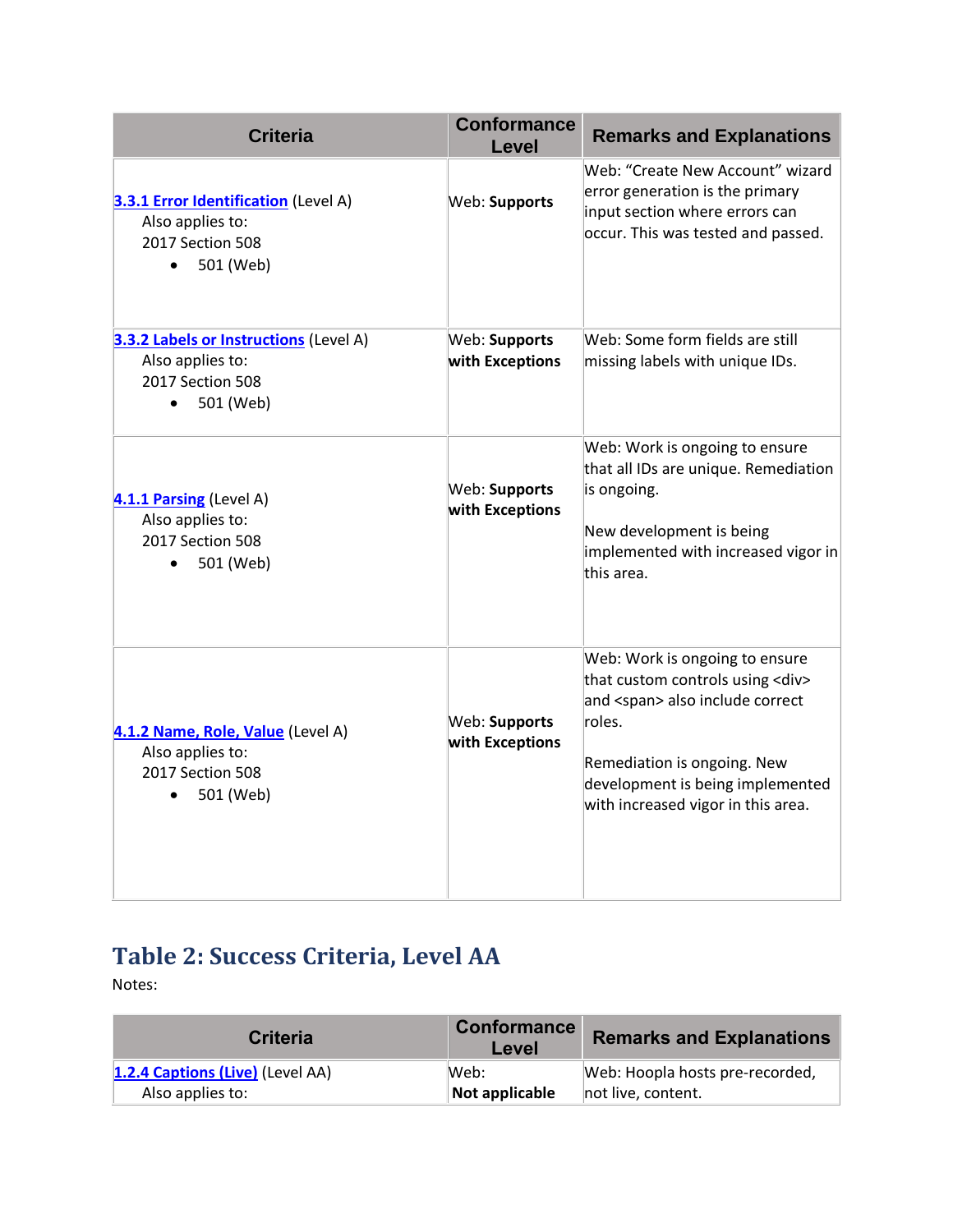| <b>Criteria</b>                                                                                                       | <b>Conformance</b><br>Level      | <b>Remarks and Explanations</b>                                                                                                                                                                                                                                                                                                                                                                                             |
|-----------------------------------------------------------------------------------------------------------------------|----------------------------------|-----------------------------------------------------------------------------------------------------------------------------------------------------------------------------------------------------------------------------------------------------------------------------------------------------------------------------------------------------------------------------------------------------------------------------|
| 2017 Section 508<br>501 (Web)                                                                                         |                                  |                                                                                                                                                                                                                                                                                                                                                                                                                             |
| 1.2.5 Audio Description (Prerecorded) (Level<br>AA)<br>Also applies to:<br>2017 Section 508<br>501 (Web)<br>$\bullet$ | Web:<br><b>Does Not Support</b>  | Web: All Hoopla video content is<br>provided by 3 <sup>rd</sup> party vendors who<br>do not provide audio description.                                                                                                                                                                                                                                                                                                      |
| 1.4.3 Contrast (Minimum) (Level AA)<br>Also applies to:<br>2017 Section 508<br>501 (Web)                              | Web: Supports<br>with Exceptions | Web: There are numerous instances<br>where specific text and background<br>color choices have failed the 4.5:1<br>contrast ratio. There are other text<br>and background choices which pass.<br>There are plans to revisit the color<br>scheme and update to a universally<br>compliant color contrast selection.                                                                                                           |
| 1.4.4 Resize text (Level AA)<br>Also applies to:<br>2017 Section 508<br>501 (Web)                                     | Web: Supports                    | Web: All pages can be resized<br>without assistive technology to<br>200% without loss of content or<br>functionality.                                                                                                                                                                                                                                                                                                       |
| 1.4.5 Images of Text (Level AA)<br>Also applies to:<br>2017 Section 508<br>501 (Web)                                  | Web: Supports                    | Web: Most of the text images<br>included in this guideline are on the<br>covers of the various content<br>(Movies, Books, Comics, etc.).<br>The entire cover can be enlarged for<br>viewing by low vision users.<br>The title for each content item is<br>also available adjacent to the cover<br>in clear and available text so that<br>people with cognitive issues or<br>screen reader users can understand<br>the text. |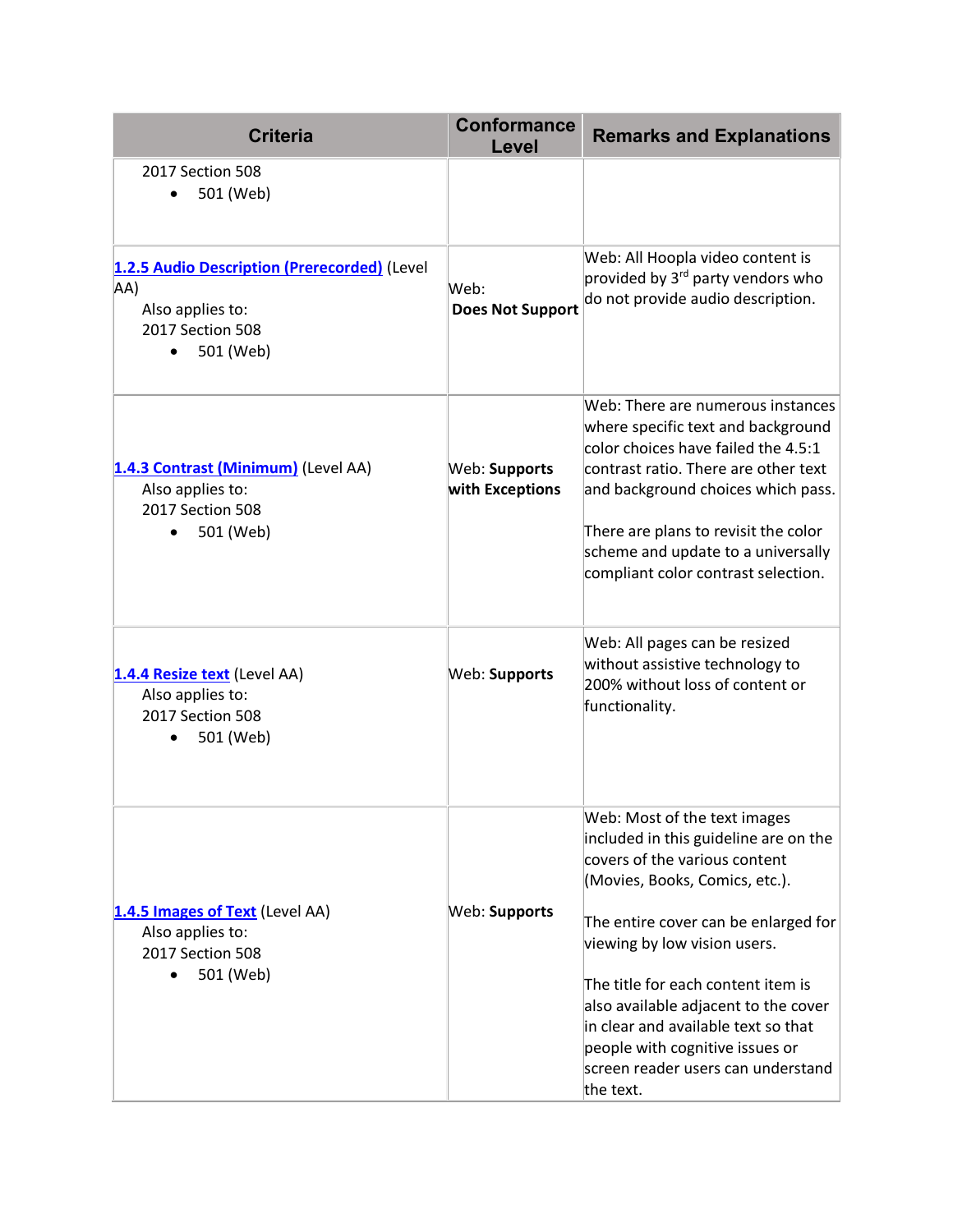| <b>Criteria</b>                                                                                        | <b>Conformance</b><br>Level      | <b>Remarks and Explanations</b>                                                                                                                                                                                                                                                                                                            |
|--------------------------------------------------------------------------------------------------------|----------------------------------|--------------------------------------------------------------------------------------------------------------------------------------------------------------------------------------------------------------------------------------------------------------------------------------------------------------------------------------------|
|                                                                                                        |                                  |                                                                                                                                                                                                                                                                                                                                            |
| 2.4.5 Multiple Ways (Level AA)<br>Also applies to:<br>2017 Section 508<br>501 (Web)<br>$\bullet$       | Web: Supports                    | Web: There are multiple ways to<br>locate the various Hoopla web<br>pages via menu items, filters and<br>search.                                                                                                                                                                                                                           |
| 2.4.6 Headings and Labels (Level AA)<br>Also applies to:<br>2017 Section 508<br>501 (Web)<br>$\bullet$ | Web: Supports                    | Web: Headings are descriptive so<br>that user can easily understand<br>what content is available in that<br>page section.<br>The same, simply worded headings<br>are used consistently throughout<br>the site.                                                                                                                             |
| 2.4.7 Focus Visible (Level AA)<br>Also applies to:<br>2017 Section 508<br>501 (Web)                    | Web: Supports<br>with Exceptions | Web: Depending on the browser<br>used there are multiple instances<br>where keyboard-only user cannot<br>see which element they have<br>tabbed to. This is especially<br>problematic when the cover images<br>of the borrowable content do not<br>show visible focus.<br>There is a plan to remediate this in<br>an upcoming code release. |